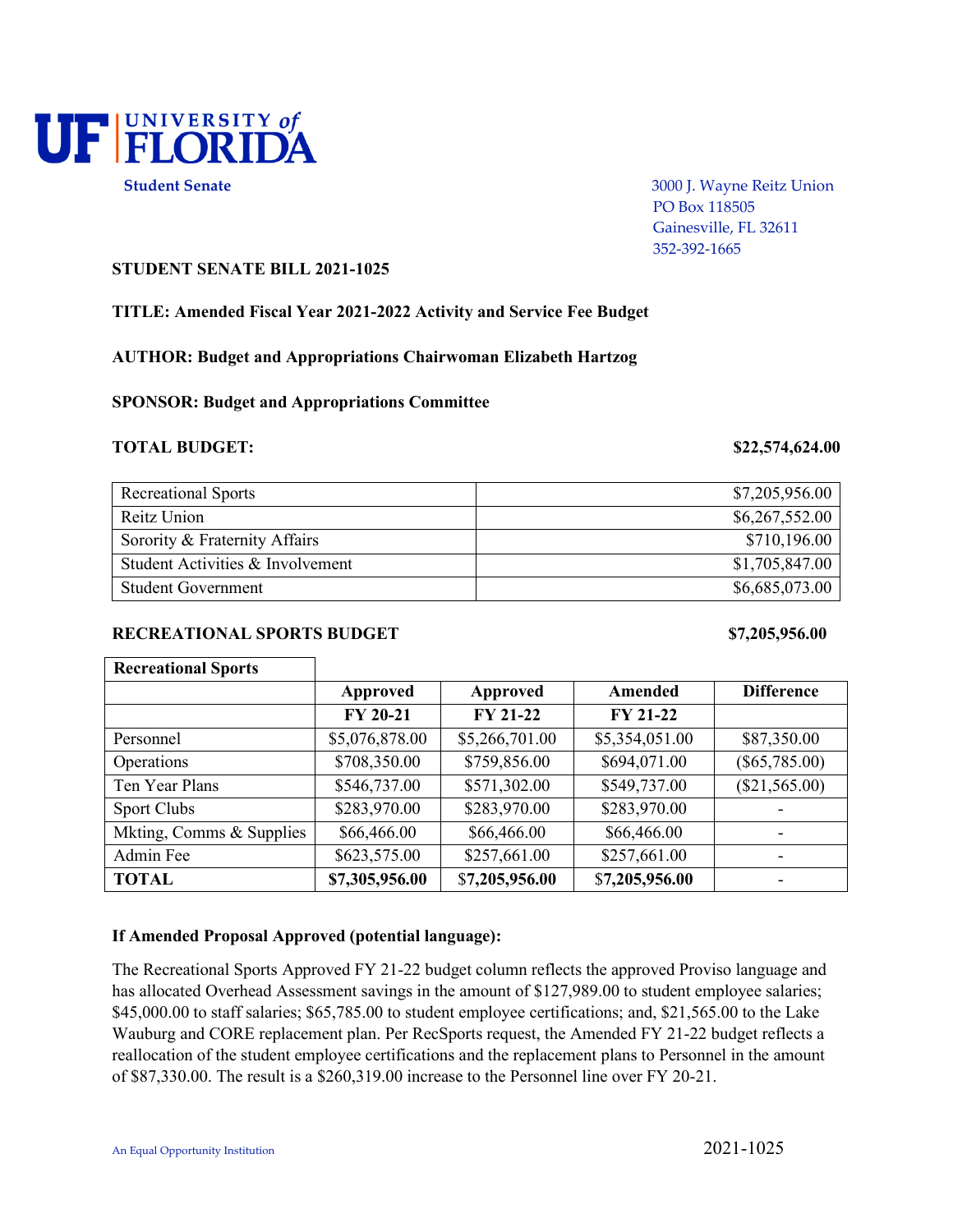### **REITZ UNION BUDGET** \$6,267,552.00

| <b>REVENUES</b>   |                 |                 |                 |                   |
|-------------------|-----------------|-----------------|-----------------|-------------------|
|                   | Approved        | Approved        | Amended         | <b>Difference</b> |
|                   | <b>FY 20-21</b> | <b>FY 21-22</b> | <b>FY 21-22</b> |                   |
| A&S Fees          | \$8,203,015.00  | \$6,015,141.00  | \$6,267,552.00  | \$252,411.00      |
| Generated         | \$2,778,840.00  | \$2,588,843.00  | \$1,638,814.00  | $(\$950,029.00)$  |
| Plant Operation & | \$385,883.00    | \$385,883.00    | \$385,883.00    |                   |
| Maintenance       |                 |                 |                 | ۰                 |
| <b>SUBTOTAL</b>   | \$11,367,738.00 | \$8,989,867.00  | \$8,292,249.00  | (S697, 618.00)    |

| <b>EXPENSES</b>                    |                 |                 |                 |                   |
|------------------------------------|-----------------|-----------------|-----------------|-------------------|
|                                    | <b>Approved</b> | <b>Approved</b> | <b>Amended</b>  | <b>Difference</b> |
|                                    | <b>FY 20-21</b> | <b>FY 21-22</b> | <b>FY 21-22</b> |                   |
| <b>Full time Salaries</b>          | \$6,550,721.00  | \$5,407,860.00  | \$5,365,790.00  | $(\$42,070.00)$   |
| <b>Student Salaries</b>            | \$840,043.00    | \$852,203.00    | \$709,433.00    | (\$142,770.00)    |
| <b>Event Services</b>              | \$52,680.00     | \$53,630.00     | \$53,630.00     |                   |
| J. Wayne Reitz Union<br>Operations | \$1,624,827.00  | \$1,708,971.00  | \$1,893,811.00  | \$184,840.00      |
| <b>Administrative Services</b>     | \$1,227,290.00  | \$622,299.00    | \$670,202.00    | \$47,903.00       |
| Sorority & Fraternity              | \$20,450.00     |                 |                 |                   |
| Affairs                            |                 |                 |                 |                   |
| Student Activities &               | \$374,056.00    |                 |                 |                   |
| Involvement                        |                 |                 |                 |                   |
| Debt Service ESCO                  | \$427,671.00    | \$437,734.00    | \$437,734.00    |                   |
| Major Maintenance &                | \$150,000.00    |                 |                 |                   |
| <b>Equipment Repair</b>            |                 |                 |                 |                   |
| Hotel Maintenance &                | \$100,000.00    |                 |                 |                   |
| Upgrade                            |                 |                 |                 |                   |
| <b>SUBTOTAL</b>                    | \$11,367,738.00 | \$9,082,697.00  | \$9,130,600.00  | \$47,903.00       |

The Reitz Union Approved FY 21-22 budget column reflects the approved Proviso language and has allocated Overhead Assessment savings in the amount of \$95,000.00 to SAI Programs; \$71,500.00 to SAI salaries; \$234,500.00 to SFA salaries; \$5,000.00 to SFA programs, and \$58,800.00 to Reitz Union/SAI reorganization salary support. This column also reflects the shift of SAI and SFA to their own independent departments. After reviewing the additional considerations from the Reitz Union, the Amended FY 21-22 budget reflects a reallocation of overhead fee savings away from all of the aforementioned projects except SFA salaries in the amount of \$212,389.00. The result is a \$252,411.00 increase to the Personnel line over FY 20-21. The Reitz Union has indicated it is projecting a budget shortfall based on an expectation of decreased revenue post-COVID. The actual impact for revenue remains unknown at this time. If the Reitz Union experiences a significant shortfall due to decreased revenue in FY22, the Budget Committee can evaluate whether a onetime Reserve Transfer would be appropriate at that time.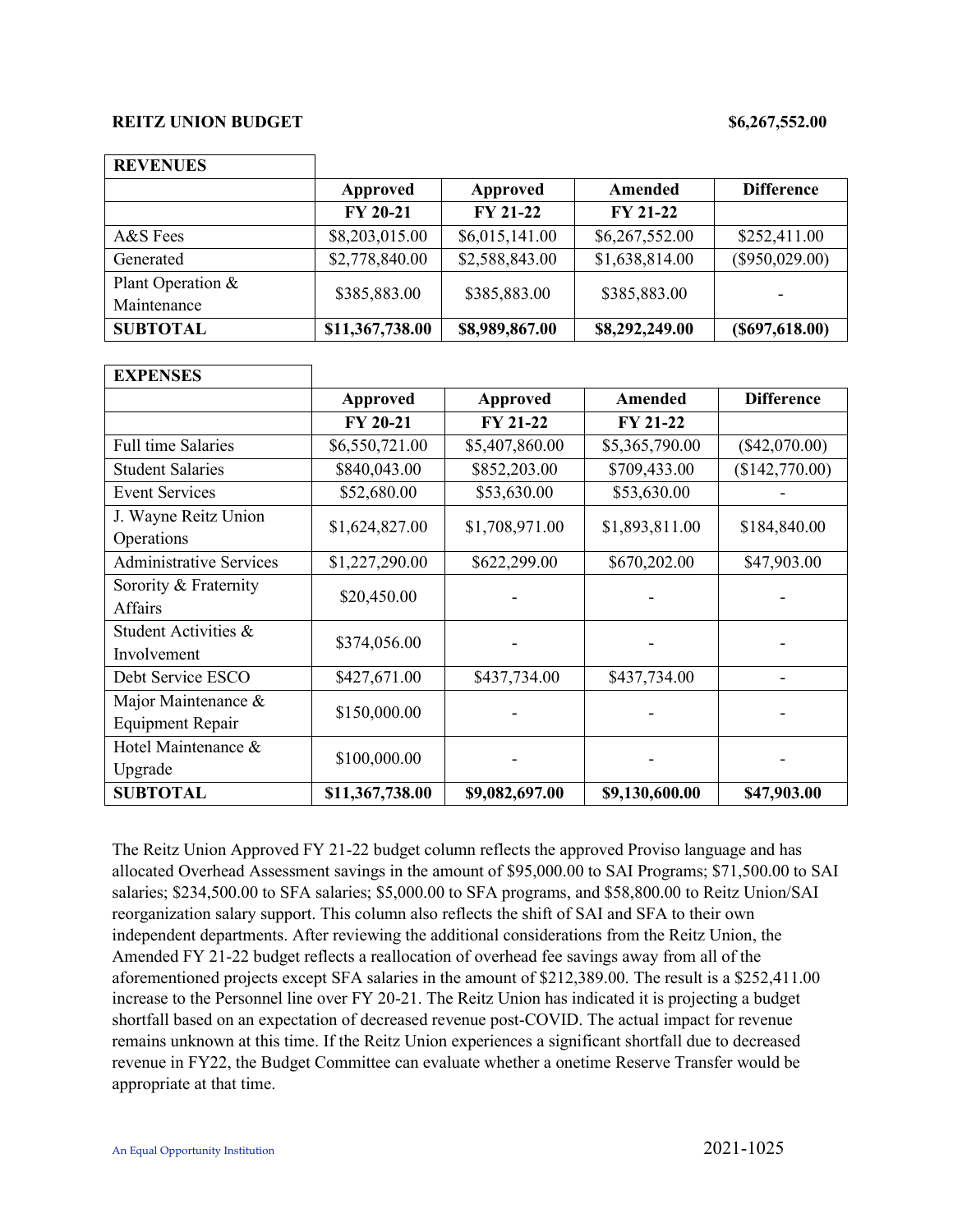### **SORORITY & FRATERNITY AFFAIRS BUDGET \$710,196.00**

| <b>Sorority &amp; Fraternity Affairs</b> |                 |                 |                   |  |  |
|------------------------------------------|-----------------|-----------------|-------------------|--|--|
|                                          | <b>Approved</b> | Amended         | <b>Difference</b> |  |  |
|                                          | <b>FY 21-22</b> | <b>FY 21-22</b> |                   |  |  |
| Salaries/Staff & GA's                    | \$558,176.00    | \$577,535.00    | \$19,359.00       |  |  |
| Salaries/Students                        | \$20,510.00     | \$20,510.00     |                   |  |  |
| Programming                              | \$7,500.00      | \$25,000.00     | \$17,500.00       |  |  |
| Administration                           | \$41,835.00     | \$41,835.00     |                   |  |  |
| Eq. Replacement                          |                 | \$7,000.00      | \$7,000.00        |  |  |
| Continuing Ed.                           |                 | \$11,000.00     | \$11,000.00       |  |  |
| Overhead                                 | \$25,121.00     | \$27,316.00     | \$2,195.00        |  |  |
| <b>TOTAL</b>                             | \$653,142.00    | \$710,196.00    | \$57,054.00       |  |  |

The Sorority & Fraternity Affairs Approved FY 21-22 budget column reflects the approved Proviso language and has allocated Overhead Assessment savings from the Reitz Union in the amount of \$234,500.00 to SFA salaries; and, \$5,000.00 to SFA programs. This column also reflects the shift of SFA to its own independent department. After reviewing the additional considerations from the Reitz Union, the Budget Committee has reduced the Overhead Assessment savings allocation from the Reitz Union to SFA and instead will uphold the Proviso language using a projected increase in credit hours to cover the Proviso appropriations. Additionally, after reviewing the considerations from SFA, the Amended FY 21- 22 reflects an increase in funding to support the departmental operations of the newly independent area. The result is a \$57,054.00 increase to the budget over Approved FY 21-22.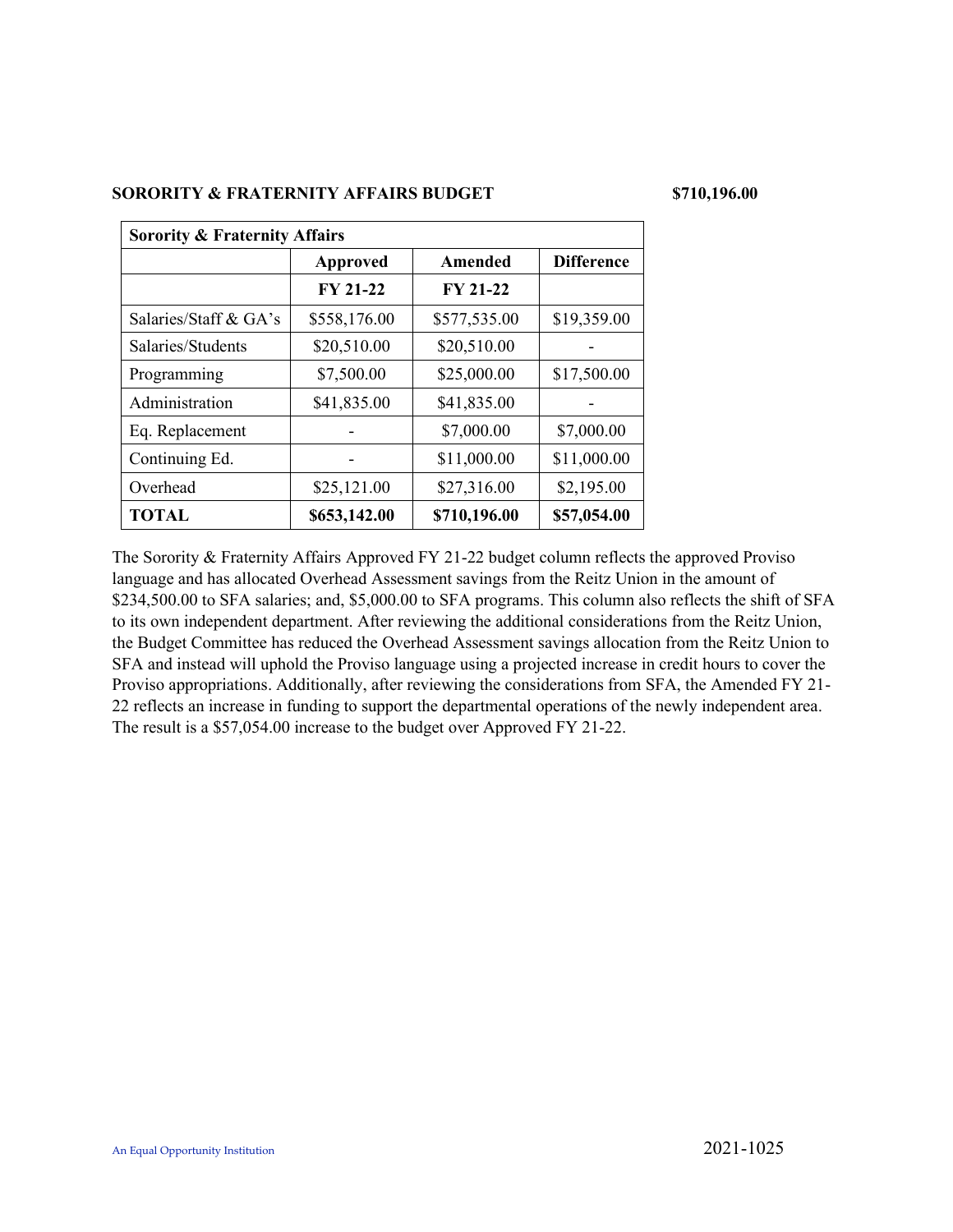## **STUDENT ACTIVITIES & INVOLVEMENT BUDGET \$1,705,847.00**

| <b>Student Activities &amp; Involvement</b> |                 |                 |                   |  |  |
|---------------------------------------------|-----------------|-----------------|-------------------|--|--|
|                                             | Approved        | Amended         | <b>Difference</b> |  |  |
|                                             | <b>FY 21-22</b> | <b>FY 21-22</b> |                   |  |  |
| Salaries/Staff & GA's                       | \$904,739.00    | \$1,075,022.00  | \$170,283.00      |  |  |
| Salaries/Students                           | \$90,975.00     | \$96,990.00     | \$6,015.00        |  |  |
| Programming                                 | \$401,200.00    | \$367,200.00    | \$(34,000.00)     |  |  |
| Administration                              | \$68,300.00     | \$68,300.00     |                   |  |  |
| Eq. Replacement                             |                 | \$12,000.00     | \$12,000.00       |  |  |
| Continuing Ed.                              |                 | \$16,000.00     | \$16,000.00       |  |  |
| Overhead                                    | \$58,609.00     | \$70,335.00     | \$11,726.00       |  |  |
| <b>TOTAL</b>                                | \$1,523,823.00  | \$1,705,847.00  | \$182,024.00      |  |  |

The Student Activities & Involvement Approved FY 21-22 budget column reflects the approved Proviso language and has allocated Overhead Assessment savings from the Reitz Union in the amount \$95,000.00 to SAI programs; and, \$71,500.00 to SAI salaries. This column also reflects the shift of SAI to its own independent department. After reviewing the additional considerations from the Reitz Union, the Budget Committee has reduced the Overhead Assessment savings allocation from the Reitz Union to SAI in its entirety and instead will uphold the Proviso language using a projected increase in credit hours to cover the Proviso appropriations. Additionally, after reviewing the considerations from SAI, the Amended FY 21-22 reflects an increase in funding to support the departmental operations of the newly independent area. The result is a \$182,024.00 increase to the budget over Approved FY 21-22.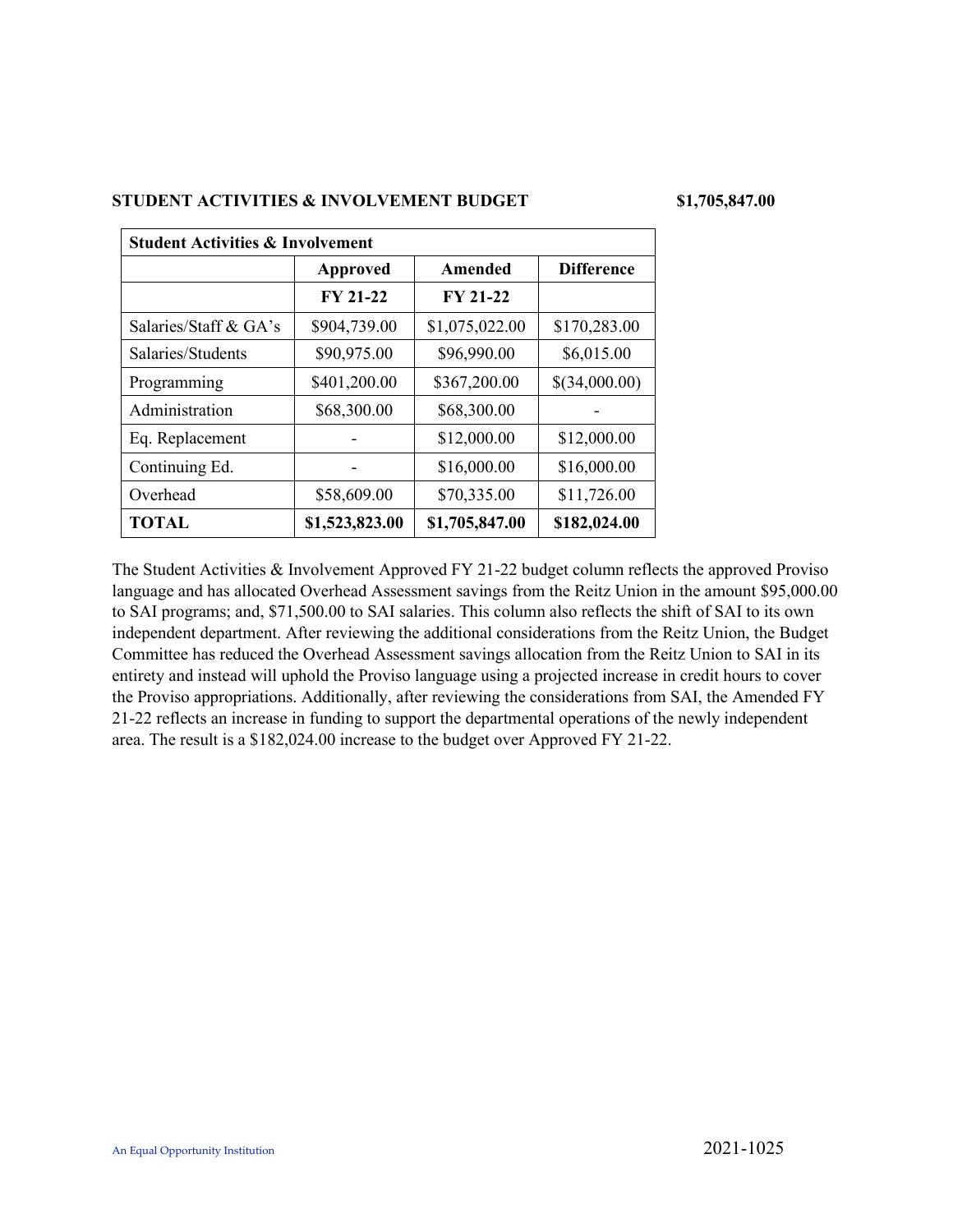# **STUDENT GOVERNMENT BUDGET** \$6,685,073.00

| Administrative<br>Account-        |                 |                 |                |                   |
|-----------------------------------|-----------------|-----------------|----------------|-------------------|
| 602                               |                 |                 |                |                   |
|                                   | <b>Approved</b> | <b>Approved</b> | Amended        | <b>Difference</b> |
|                                   | FY 20-21        | FY 21-22        | FY 21-22       |                   |
| <b>ADA</b>                        | \$7,000.00      | \$7,000.00      | \$7,000.00     |                   |
| <b>Admin Agency Programs</b>      | \$64,098.00     | \$64,098.00     | \$64,098.00    |                   |
| Advertising                       | \$35,000.00     | \$35,000.00     | \$35,000.00    |                   |
| Awards                            | \$5,000.00      | \$5,000.00      | \$5,000.00     |                   |
| <b>Cabinet Programs</b>           | \$40,000.00     | \$40,000.00     | \$40,000.00    |                   |
| Elections                         | \$30,000.00     | \$30,000.00     | \$30,000.00    |                   |
| Food                              | \$20,000.00     | \$20,000.00     | \$20,000.00    |                   |
| Library Support                   | \$13,000.00     | \$13,000.00     | \$13,000.00    |                   |
| Network Support                   | \$131,023.00    | \$112,773.00    | \$100,000.00   | (\$12,773.00)     |
| Senate                            | \$10,000.00     | \$10,000.00     | \$10,000.00    |                   |
| <b>SG Projects Line</b>           | \$179,698.00    | \$194,896.00    | \$160,000.00   | $(\$34,896.00)$   |
| <b>SG Technology</b>              | \$35,000.00     | \$35,000.00     | \$0.00         | $(\$35,000.00)$   |
| <b>Staff Salaries</b>             | \$581,099.00    | \$581,099.00    | \$610,225.00   | \$29,126.00       |
| <b>Staff Continuing Education</b> | \$7,000.00      | \$7,000.00      | \$7,000.00     |                   |
| <b>Student Assistant Salaries</b> | \$154,397.00    | \$154,397.00    | \$162,980.00   | \$8,583.00        |
| Travel                            | \$20,000.00     | \$15,000.00     | \$20,000.00    | \$5,000.00        |
| <b>SUBTOTAL</b>                   | \$1,332,315.00  | \$1,324,263.00  | \$1,284,303.00 | (\$39,960.00)     |

| <b>Operating Account-602</b>          |                 |                 |                 |                   |
|---------------------------------------|-----------------|-----------------|-----------------|-------------------|
|                                       | Approved        | <b>Approved</b> | Amended         | <b>Difference</b> |
|                                       | <b>FY 20-21</b> | <b>FY 21-22</b> | <b>FY 21-22</b> |                   |
| Admin Fee                             | \$451,950.00    | \$195,742.00    | \$195,742.00    | \$(265,198.00)    |
| Center for Performing Arts            | \$138,000.00    | \$138,000.00    | \$138,000.00    |                   |
| Copy Center                           | \$8,000.00      | \$8,000.00      | \$8,000.00      |                   |
| Florida Natural History<br>Membership | \$82,000.00     | \$82,000.00     | \$82,000.00     |                   |
| Harn Museum Membership                | \$78,000.00     | \$78,000.00     | \$78,000.00     |                   |
| <b>Music Royalties</b>                | \$12,800.00     | \$13,550.00     | \$13,550.00     |                   |
| Newell Hall                           | \$147,000.00    | \$147,000.00    | \$147,000.00    |                   |
| Readership Program (NYT)              | \$40,000.00     | \$40,000.00     | \$40,000.00     |                   |
| <b>Phone Services</b>                 | \$24,000.00     | \$24,000.00     | \$24,000.00     |                   |
| <b>SG Officer's Salary</b>            | \$49,000.00     | \$49,000.00     | \$49,000.00     |                   |
| <b>SGF Student Assistants</b>         | \$20,600.00     | \$20,600.00     | \$25,056.00     | \$4,456.00        |
| <b>Staff Salaries</b>                 | \$316,716.00    | \$329,216.00    | \$334,621.00    | \$5,405.00        |
| Supplies                              | \$20,250.00     | \$20,250.00     | \$20,250.00     |                   |
| Vehicle + Bike Station                | \$4,615.00      | \$4,615.00      | \$4,615.00      |                   |
| Expenses                              |                 |                 |                 |                   |
| <b>SUBTOTAL</b>                       | \$1,392,931.00  | \$1,149,973.00  | \$1,159,834.00  | \$9,861.00        |

An Equal Opportunity Institution 2021-1025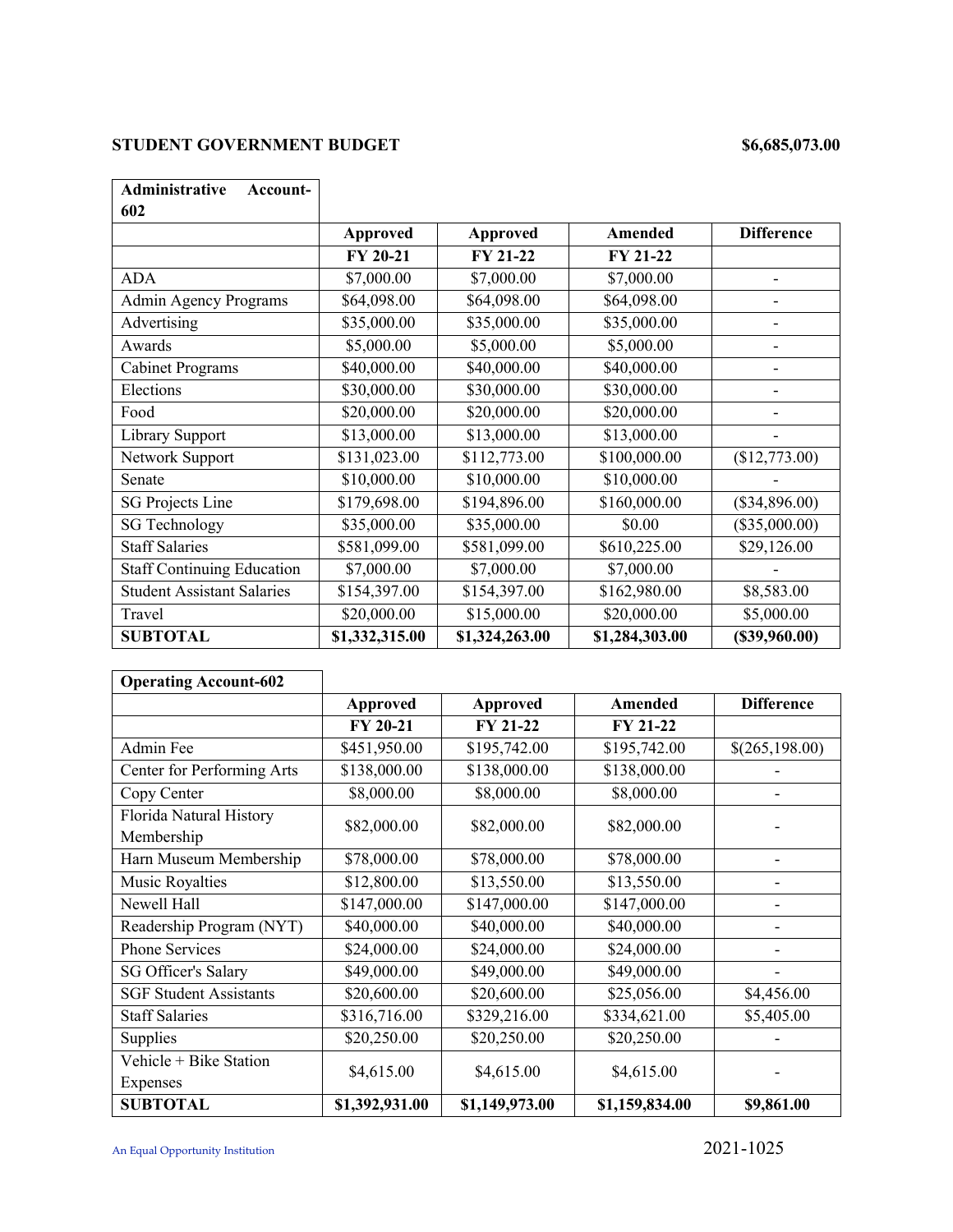| <b>Group Budgets</b> |                |                 |                 |                   |
|----------------------|----------------|-----------------|-----------------|-------------------|
|                      | Approved       | Approved        | Amended         | <b>Difference</b> |
|                      | FY 20-21       | <b>FY 21-22</b> | <b>FY 21-22</b> |                   |
| Organizations        | \$1,446,531.00 | \$1,446,531.00  | \$1,446,531.00  | -                 |
| <b>Travel Grants</b> | \$122,035.00   | \$122,035.00    | \$122,035.00    | -                 |
| <b>SUBTOTAL</b>      | \$1,568,566.00 | \$1,568,566.00  | \$1,568,566.00  | -                 |

| <b>ACCENT</b>   |                 |                 |                 |                   |
|-----------------|-----------------|-----------------|-----------------|-------------------|
|                 | Approved        | Approved        | Amended         | <b>Difference</b> |
|                 | <b>FY 20-21</b> | <b>FY 21-22</b> | <b>FY 21-22</b> |                   |
| Programs        | \$497,500.00    | \$497,500.00    | \$497,500.00    | -                 |
| Travel          | \$250.00        | \$250.00        | \$250.00        | -                 |
| <b>SUBTOTAL</b> | \$497,750.00    | \$497,750.00    | \$497,750.00    | $\blacksquare$    |

| <b>Student</b>                |                |                |                |                   |
|-------------------------------|----------------|----------------|----------------|-------------------|
| <b>Government Productions</b> |                |                |                |                   |
|                               | Approved       | Approved       | Amended        | <b>Difference</b> |
|                               | <b>FY20-21</b> | <b>FY21-22</b> | <b>FY21-22</b> |                   |
| UGC support                   | \$47,000.00    | \$47,000.00    | \$47,000.00    |                   |
| <b>FISS Support</b>           | \$30,000.00    | \$30,000.00    | \$30,000.00    | ۰                 |
| Programs                      | \$747,500.00   | \$747,500.00   | \$747,500.00   | ۰                 |
| Travel                        | \$500.00       | \$500.00       | \$500.00       |                   |
| <b>SUBTOTAL</b>               | \$825,000.00   | \$825,000.00   | \$825,000.00   |                   |

| <b>Service Learning</b> |                          |                 |                 |                   |
|-------------------------|--------------------------|-----------------|-----------------|-------------------|
|                         | Approved                 | Approved        | Amended         | <b>Difference</b> |
|                         | <b>FY 20-21</b>          | <b>FY 21-22</b> | <b>FY 21-22</b> |                   |
| <b>Staff Salaries</b>   | $\overline{\phantom{a}}$ | \$100,000.00    | \$206,562.00    | \$106,562.00      |
| Programs                | $\overline{\phantom{a}}$ | \$150,000.00    | \$150,000.00    |                   |
| <b>SUBTOTAL</b>         | $\overline{\phantom{0}}$ | \$250,000.00    | \$356,562.00    | \$106,562.00      |

| <b>SGIT</b>               |                 |              |                 |                   |
|---------------------------|-----------------|--------------|-----------------|-------------------|
|                           | Approved        | Approved     | Amended         | <b>Difference</b> |
|                           | <b>FY 20-21</b> | $FY 21-22$   | <b>FY 21-22</b> |                   |
| <b>Staff Salaries</b>     | \$375,159.00    | \$375,159.00 | \$375,159.00    | -                 |
| <b>Student Assistants</b> | \$61,800.00     | \$61,800.00  | \$61,800.00     | -                 |
| <b>SUBTOTAL</b>           | \$436,959.00    | \$436,959.00 | \$436,959.00    | -                 |